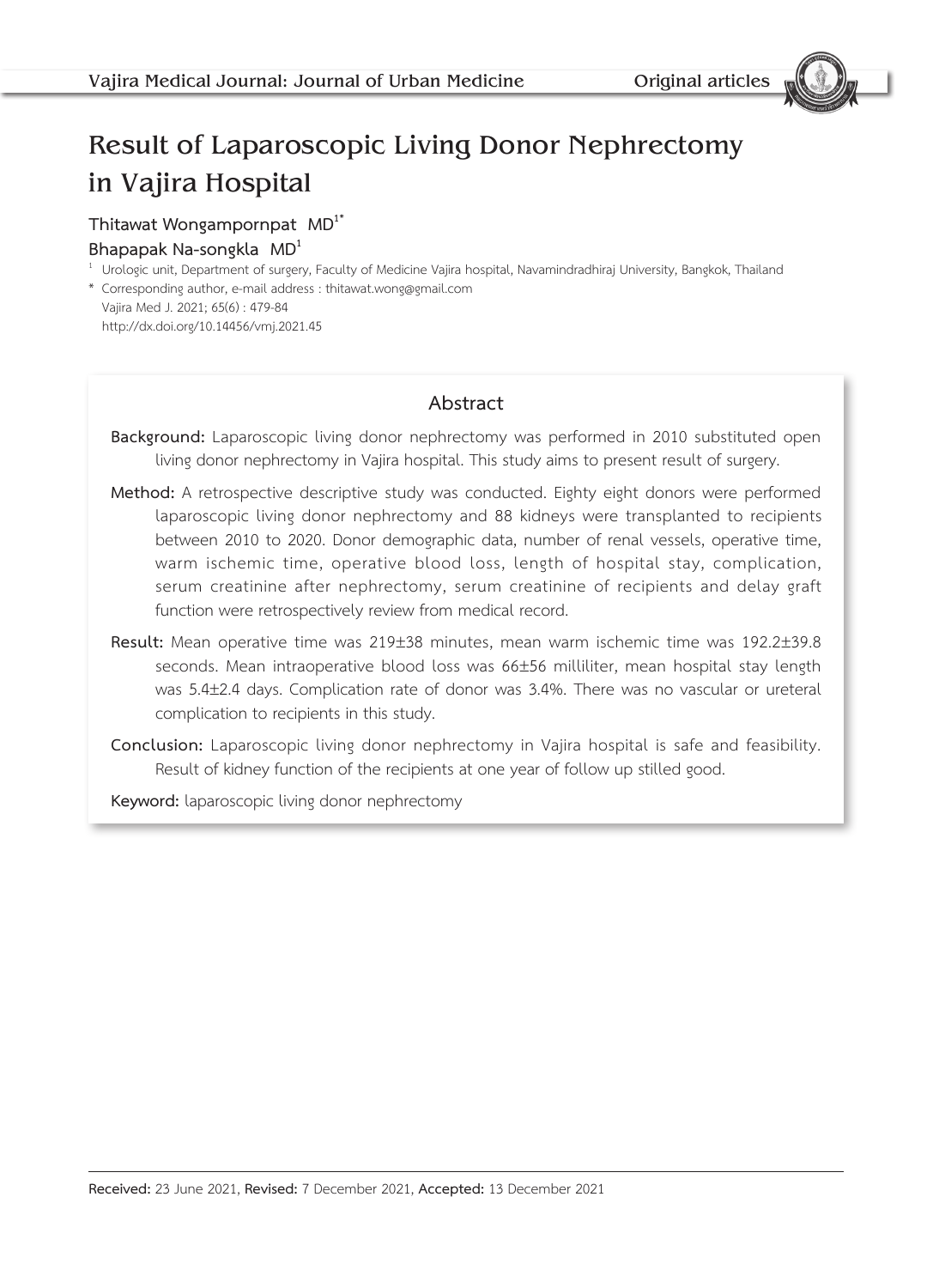# การศึกษาผลการผ่าตัดตัดไตที่บริจาคในผู้บริจาคที่มีชีวิตด้วยวิธีการ ส่องกล้องผ่านทางหน้าท้องในโรงพยาบาลวชิรพยาบาล

# **ฐิตวัฒน์ วงศ์อัมพรพัฒน์ พ.บ.1\***

# **ปภาภัค ณ สงขลา พ.บ.<sup>1</sup>**

- $^{\rm ^{\rm ^{\rm ^{\rm ^{\rm ^{\rm ^{\rm }}}}}}}$ หน่วยศัลยกรรมทางเดินปัสสาวะ ภาควิชาศัลยศาสตร์ คณะแพทยศาสตร์ วชิรพยาบาล มหาวิทยาลัยนวมินทราธิราช กรุงเทพมหานคร ประเทศไทย
- \* ผู้ติดต่อ, อีเมล: thitawat.wong@gmail.com Vajira Med J. 2021; 65(6) : 479-84 http://dx.doi.org/10.14456/vmj.2021.45

# **บทคัดย่อ**

- **บทน�ำ:** การผ่าตัดตัดไตที่บริจาคในผู้บริจาคที่มีชีวิตด้วยการส่องกล้องผ่านทางหน้าท้องได้เริ่มต้นท�ำที่โรงพยาบาล วชิรพยาบาลตั้งแต่ปี พ.ศ. 2553 เพื่อทดแทนการผ่าตัดตัดไตแบบเปิด วัตถุประสงค์ของการศึกษานี้เพื่อแสดง ผลลัพธ์ของการผ่าตัดด้วยวิธีนี้
- **วิธีการ:** เป็นการศึกษาย้อนหลังเชิงพรรณนาโดยการเก็บข้อมูลของผู้บริจาคไตที่ได้รับการผ่าตัดตัดไตด้วยวิธีส่องกล้อง ผ่านทางหน้าท้องในโรงพยาบาลวชิรพยาบาลจ�ำนวน 88 ราย ตั้งแต่ปี พ.ศ. 2553 ถึงปี พ.ศ. 2563
- **ผลของการวิจัย:** จากการศึกษาพบว่าระยะเวลาในการผ่าตัดโดยเฉลี่ยมีค่า 219±38 นาที ค่าเฉลี่ยของ warm ischemic time มีค่า192.2±39.8 วินาที ปริมาณเลือดที่เสียระหว่างผ่าตัดมีค่าเฉลี่ย 66±56 มิลลิลิตร ระยะเวลาในการนอนโรงพยาบาลเฉลี่ย 5.4±2.4 วัน อัตราการเกิดภาวะแทรกซ้อนจากการผ่าตัดมีค่า 2 เปอร์เซ็นต์ และไม่มีภาวะแทรกซ้อนในผู้ที่ได้รับบริจาคไตในแง่ของการเกิดเส้นเลือดอุดตันและปัญหา ของท่อไต
- **สรุป:** การผ่าตัดตัดไตในผู้บริจาคที่มีชีวิตด้วยการส่องกล้องผ่านทางหน้าท้องในโรงพยาบาลวชิรพยาบาลมีความปลอดภัย ผลของการทำงานของไตที่ได้รับการปลูกถ่ายที่ระยะเวลาหนึ่งปียังมีการทำงานที่ดี

**ค�ำส�ำคัญ:** การผ่าตัดตัดไตด้วยการส่องกล้องผ่านทางหน้าท้อง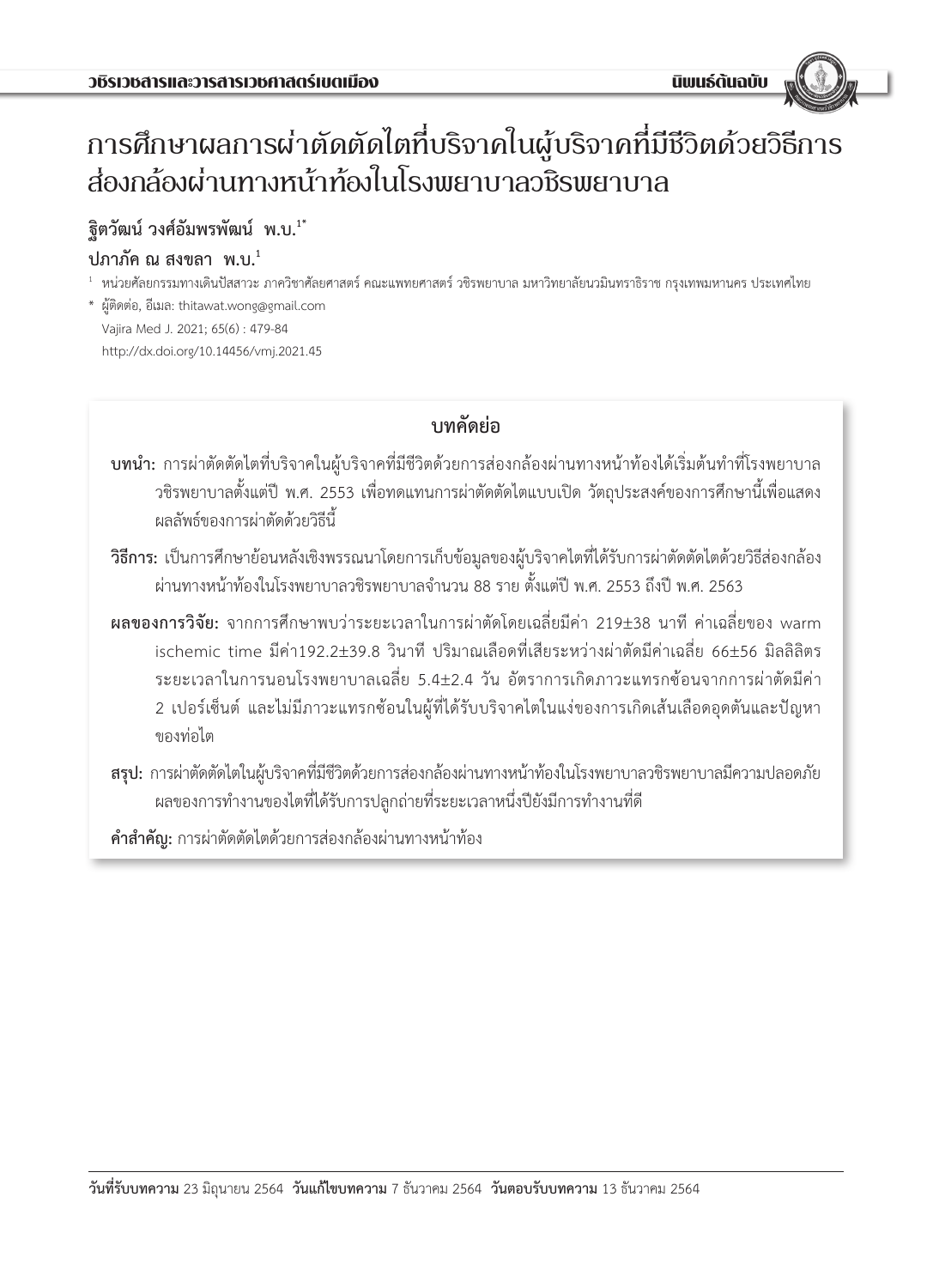#### **Introduction**

End stage renal disease (ESRD) is a serious problem affected public health system, economic system, and patients' quality of life. In Thailand, more than 100,000 patients required dialysis<sup>1</sup>. . Kidney transplantation is the treatment of choice for suitable patients with ESRD that increased survival rate, reduced complications, improved quality of life and reduced cost of treatment compared with dialysis<sup>2,3</sup>. The problem of kidney transplantation is long waiting list due to low deceased donor. Living donor kidney transplantation is another option for increased rate of kidney transplantation with superior graft function and survival. In the past, open nephrectomy for living donor made the donor suffered from pain and slow recovery rate after surgery. After the first laparoscopic live donor nephrectomy was introduced in 1995 by Ratner et al, this operation has emerged as the preferred technique in many institutes due to less postoperative pain, short hospital admission period, returned to normal activity faster and improved cosmetic outcome without compromised graft function<sup>4,5,6</sup>. Eugene et al found that rate of kidney donor volunteer increased after the education program about laparoscopic live donor nephrectomy was given to them<sup>7</sup>. The objective of this study aims to report the result of laparoscopic living donor nephrectomy in Vajira hospital.

## **Material and Methods**

After approval was obtained from Vajira institutional broad review, the donors' data who underwent laparoscopic living donor nephrectomy were retrospectively reviewed from medical record from 2010 to 2020. The potential donors were evaluated in standard manner with medical history, physical examination, kidney function test and renal computerized tomography angiography to define renal vascular anatomy. The donors' data were collected included age, sex, weight, height, body mass index (BMI), comorbidity, estimated blood loss, warm ischemic time, number of renal vessels, incision for kidney extraction, length of hospital stay,

complication, serum creatinine after nephrectomy, serum creatinine of recipients and delay graft function.

#### **Definition of terms**

Warm ischemic time was defined as the time from renal artery occlusion to the time of kidney perfusion<sup>8</sup>. Complications were defined as unexpected events within perioperative period that change patient recovery, prolong hospital stay, or represent of surgical technique change during operation. Delay graft function was defined as the need for dialysis at least one time due to poor allograft function in the postoperative<sup>9</sup>. Operative time was defined as time at first incision was done until the last incision was closed.

#### **Operative technique**

The operation was done with the donor under general anesthesia. Orogastric tube was placed, Foley catheter was indwelled for bladder drainage, and preoperative antibiotic was used. The donor was placed in the modified right lateral decubitus position on the operative table for good exposure during explored extraction site. The table was flexed near the patient's iliac crest for good exposure during operation. The operation was performed by Dr. Bhapapak. The first horizontal incision was done near paraumbilical area length about 11-12 mm. Abdominal wall was opened layer by layer until access peritoneal cavity. Ten mm. port was placed into peritoneal cavity, then the camera was placed into this port. Pneumoperitoneum was made through this port. Intraabdominal  $CO<sub>2</sub>$ pressure was fixed at 12 mmHg. The second port was 5 mm. placed near subcostal area at level of anterior axillary line. The third 10 mm. port was placed near iliac fossa area as in figure 1. The second and third ports were placed under direct vision. Colon was mobilized medially along the Toldt's line from colonic angle to iliac vessels. Renal hilar fat was dissected for identification renal vessels. Renal vein and its tributaries were dissected from surrounding tissue. Renal veins tributaries were secured by Hem o loc clips or silk ligation or bipolar cauterization.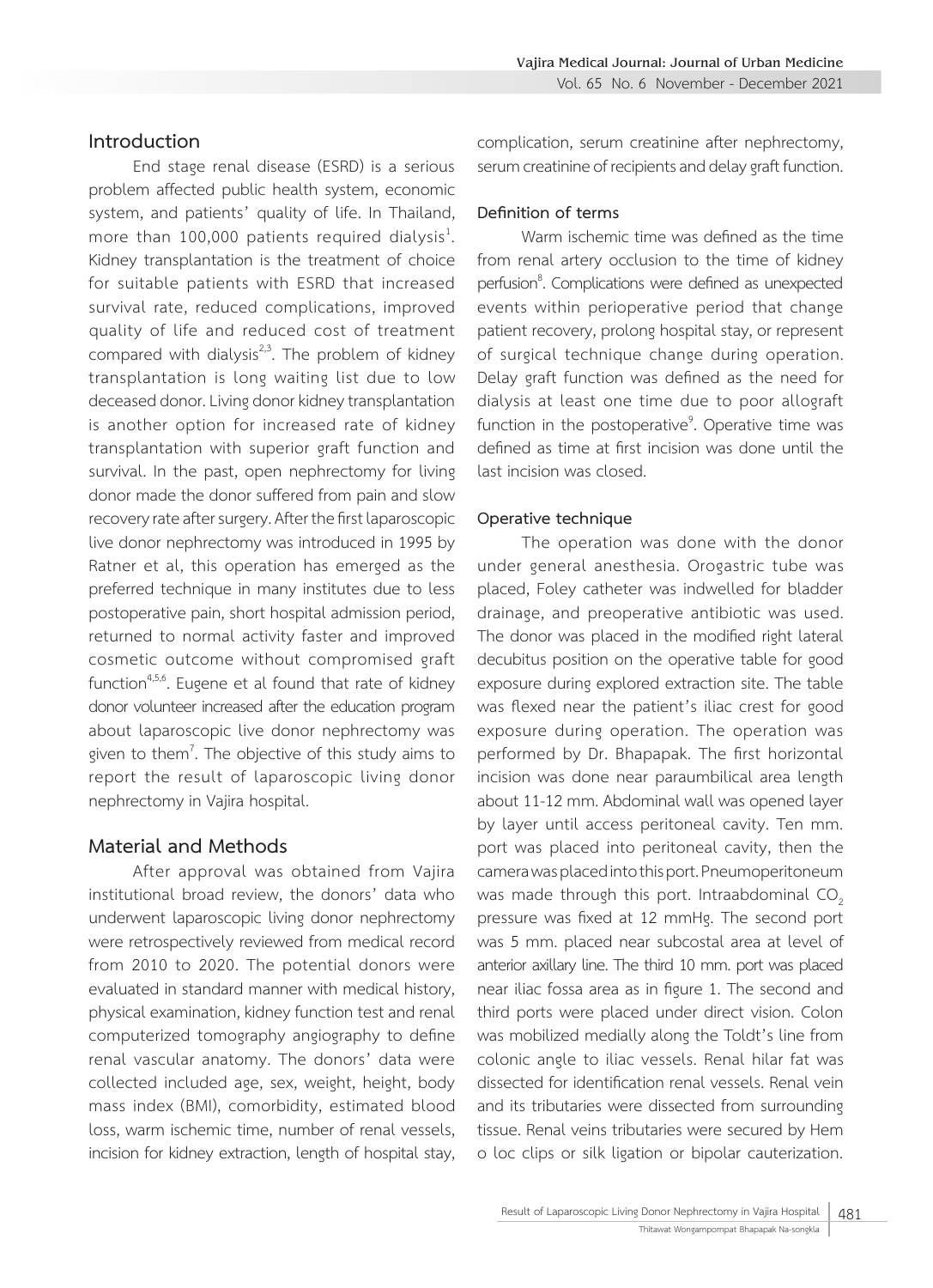ปีที่ 65 ฉบับที่ 6 พฤศจิกายน - ธันวาคม พ.ศ. 2564

After complete dissection renal vein, renal artery was dissected from surrounding tissue. Adrenal gland was separated from kidney and perinephric fat was dissected from kidney but leaved some area with kidney for kidney suspension during renal vessels control. Ureter was identified and dissected from surrounding tissue inferiorly down to iliac vessels with preservation of periureteric tissue and lower pole renal fat for well-vascularized ureter. Gonadal vein was separated from ureter. After complete mobilization of kidney and ureter, the extraction site was done as low midline incision or Pfannenstiel incision. In the Pfannenstiel incision rectus sheath was divided sagittal, rectus abdominis muscle was separated and peritoneal cavity was opened. Assistant's right hand or extraction bag was introduced into peritoneal cavity. In case that used extraction bag (figure 2), ureter was clipped and divided at level of iliac vessels and pushed into extraction bag. The kidney was pushed into bag and lifted up during divided renal vessels. Renal artery was clipped by two Hem O loc clips size 10 mm. and divided, then renal vein was clipped by two Hem O loc clips size 15 mm. and divided, then bag was closed and kidney was removed. In case that used assistant's right hand, after divided ureter and renal vessels, kidney was pushed into assistant's

hand and removed. After kidney removal, extraction site was closed and pneumoperitoneum was made again and hemostasis was done. Tube drain was placed and all incisions were closed.

#### **Statistical analysis**

Demographic data were described as number and percentage and continuous data were described as mean and standard deviation.

#### **Result**

Total 88 laparoscopic living donor nephrectomies and 88 renal transplantations were performed. Thirty three were men and 55 were women. All of donors did not have underlying disease. Mean donor age was 38.9±9.6 years. Mean body mass index was 24.6±4.2. All of laparoscopic donor nephrectomy was performed on left side, 84 donors had single renal artery, 4 had double renal arteries. Mean operative time was 219±38 minutes, mean warm ischemic time was 192.2±39.2 seconds. Mean intraoperative blood loss was 66±56 milliliter, mean hospital stay length was 5.4±2.4 days. Mean serum creatinine before and after operation were 0.82±0.15 and 1.22±0.16 mg/dL. Low midline incision as extraction was performed in 20 donors (22%), then extraction site was changed to Pfannenstiel



**Figure 1:** diagram of ports and incision for kidney removal



**Figure 2:** Kidney extraction instrument in Vajira hospital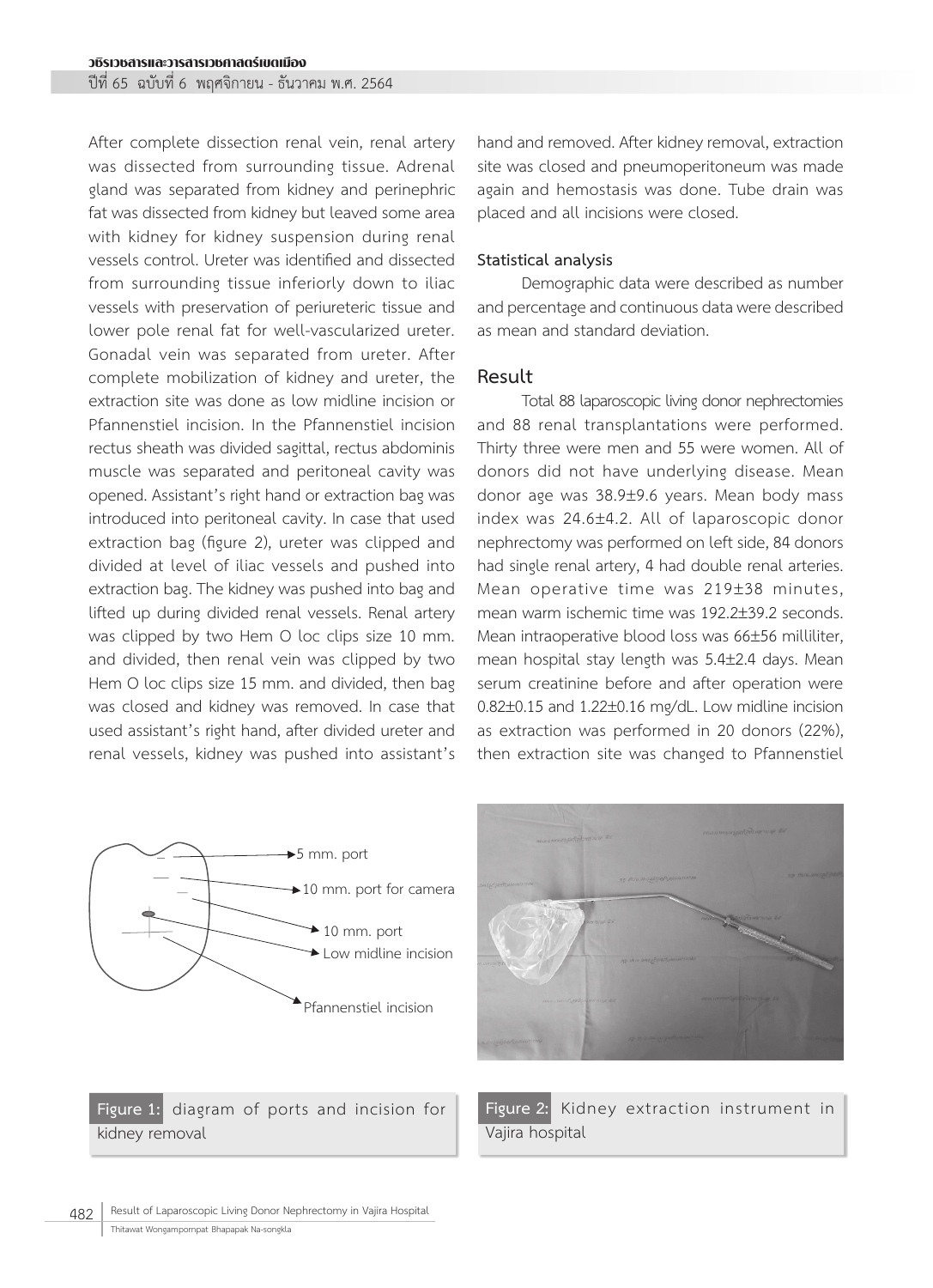incision in 68 donors (88%). Kidney extraction instrument that was developed in our institute was used in 38 donors (43%). The overall complication rate was occurred in 2 donors (2%). In subgroup analysis mean warm ischemic time in group that extracted kidney via low midline incision was 219±38 seconds and mean warm ischemic time in group that extracted kidney via Pfannenstiel incision was 188±36 seconds. One had port site bleeding and needed reoperation to stop bleeding and had postoperative acute kidney injury and needed hemodialysis. One had reoperation due to omental evisceration at port site. On recipient outcomes, 2 had acute graft rejection (2%), 2 had delay graft function (2%), 84 had good graft function within one week after renal transplantation. After follow up to one year 86 recipients (97%) continued graft function with mean serum creatinine 1.3±0.45 mg/dL. There was no ureteral complication at one year follow up.

| Table 1:                         |                 |
|----------------------------------|-----------------|
| Demographic data of donors       |                 |
| Male N $(%)$                     | 33 (37.5%)      |
| Female N (%)                     | 55 (62.5%)      |
| Age (years)                      | $38.9 + 9.6$    |
| BMI (kg/m <sup>2</sup> )         | $24.6 + 4.2$    |
| Creatinine pre operation (mg/dL) | $0.82 \pm 0.15$ |
| Single renal artery $N$ (%)      | 84 (95%)        |
| Double renal arteries N (%)      | 4(5%)           |

#### **Table 2:**

| intraoperative and postoperative data |                     |  |
|---------------------------------------|---------------------|--|
| Operative times (minutes)             | 219 <sup>+</sup> 38 |  |
| Warm ischemic time (seconds)          | $192.2 + 39.2$      |  |
| Blood loss (milliliter)               | 66±56               |  |
| Hospital length stay(days)            | $5.4 + 2.4$         |  |
| Creatinine post operation (mg/dL)     | $1.22 + 0.16$       |  |

#### **Discussion**

Laparoscopic living donor nephrectomy was introduced in 1995 and now is the standard operation due to less postoperative pain, faster recovery from operation, shorter hospital length of stay and improve cosmetic outcome without compromise kidney function to recipient<sup>10</sup>. In our institute this operation was started in 2010, during early period of operation, we extracted kidney via low midline abdominal incision. After several years of operation, we changed extraction site to Pfannenstiel incision due to less postoperative pain and better cosmesis<sup>11,12</sup>. After we developed instrument for extraction kidney in our institute, we used it for extraction kidney and it could reduce operative cost compared with commercial instrument without compromised operative outcomes. Major complications rate of this operation in our institute was about 2%. Rate of major complication in our study was comparable with other studies<sup>13,14</sup>. One had postoperative bleeding from port site needed reoperation laparoscopically to stopped bleeding and had acute kidney injury that needed hemodialysis and the patient had fully recovery after 2 weeks of operation. One had omental evisceration at port site due to inadequate closure abdominal sheath technique. Two cases of complication occurred due to closure abdominal wall technique, not from laparoscopic technique. In our institute did not have renovascular and bowel injury complications. Result to recipients in our study did not have ureteral complication and renovascular thrombosis. Rate of acute graft rejection, delay graft function and kidney function at one year is comparable with other studies $13,14$ .<br>Operative times, intraoperative bleeding, warm ischemic times did not decline over our experience those may be from the operation needed meticulous technique surgery, low intraoperative bleeding and carefully controlling vessels technique from the first case to the last case of our study. Limitation of this study is retrospective study and performed in single center.